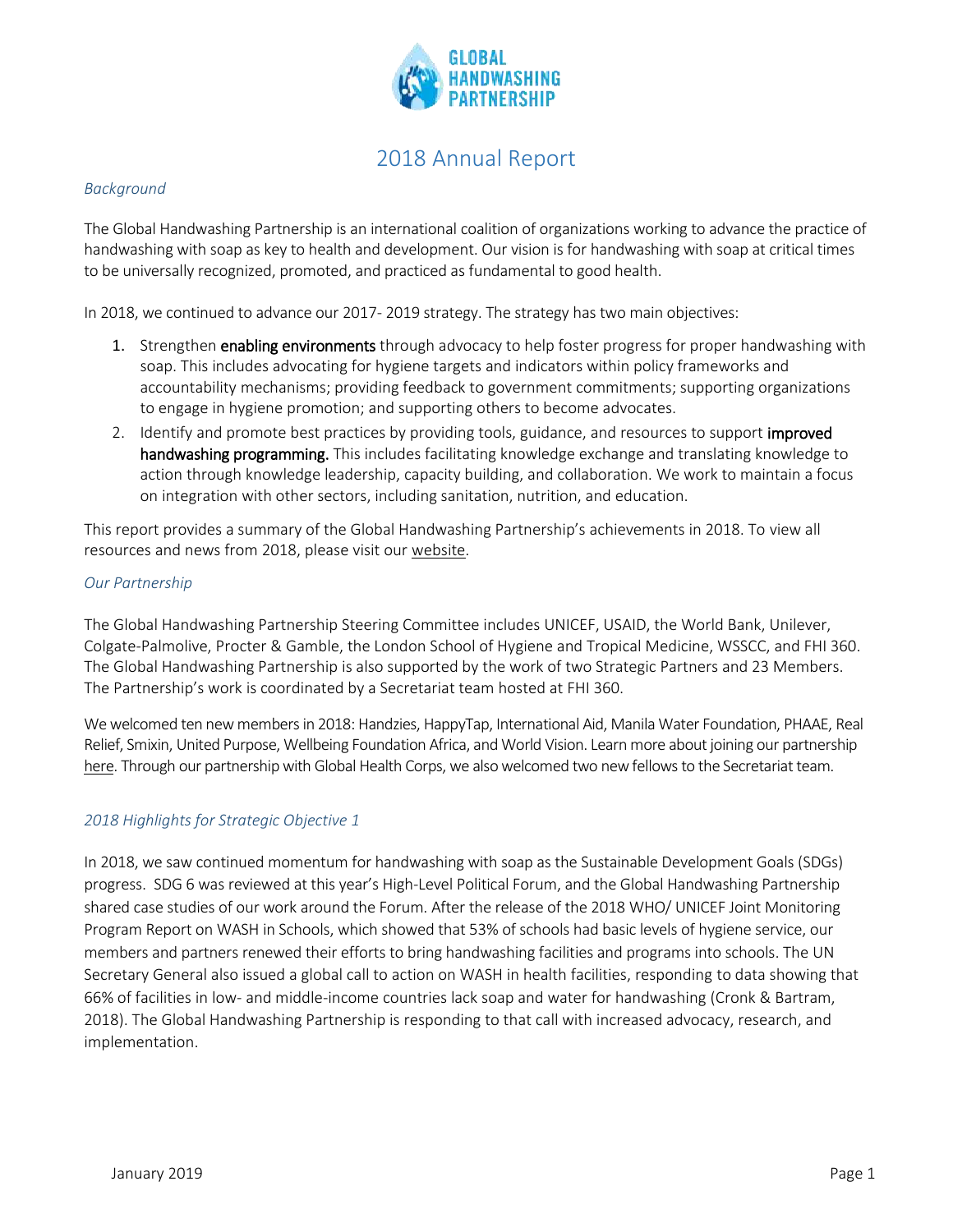

## *Global Handwashing Day*

This year's Global Handwashing Day theme, 'Clean hands – a recipe for health' focused on the links between handwashing, food hygiene, and nutrition. The campaign focused on five main calls to action:

- Wash your hands with soap at critical times, especially before eating, cooking, or feeding others
- Model good handwashing behavior and remind or help others to always wash their hands before eating
- Make handwashing part of your family meals
- Establish places to wash your hands in the household, in your community, in schools, workplaces, and in health facilities
- Promote effective handwashing behavior change in research, policy, programs, and advocacy

This was our first Global Handwashing Day focused on integration. Our 2018 planner's guide, social media toolkit, and fact sheet included integrated messages around handwashing, food hygiene, and nutrition. This theme prompted Global Handwashing Day celebrants to reach out to colleagues in nutrition, food-related private sector, and other new partners. On Global Handwashing Day, the campaign hashtag reached more than 200 million people. To learn more about how celebrants observed Global Handwashing Day this year, view our [virtual map.](https://globalhandwashing.org/global-handwashing-day/get-involved/submit-events/view-events/)

#### *Handwashing in health facilities*

Handwashing in health facilities is a critical part of quality care. In 2018, we worked to highlight the role of handwashing in healthcare, WASH in health facilities, and infection prevention and control. On May 5, which is both Hand Hygiene Day and International Day of the Midwife, the Global Handwashing Partnership and partners led an advocacy campaign around hand hygiene and sepsis. This included a [new infographic](https://globalhandwashing.org/resources/infographic-hygiene-in-health-facilities/) and a social media campaign. We worked with the Wellbeing Foundation Africa, Global Water 2020, and the Frontline Health Workers Coalition to convene a roundtable on WASH and health workers in Washington, DC; bringing together the WASH and health workforce communities to consider the urgent need to improve WASH in health facilities. Throughout the year, our members and Secretariat wrote blog posts and an op-ed to bring this issue into technical conversations and the public discourse.

#### *Tools for advocates*

At the Global Handwashing Partnership, we believe anyone can be an advocate. In February, we launched our Clean Hands for All advocacy toolkit. This toolkit provides an overview of hygiene advocacy; guides users in planning, delivering, and measuring advocacy campaigns; and offers adaptable tools and talking points. The toolkit also includes sections focusing on handwashing in schools, workplaces, and health facilities.

#### *2018 Highlights for Strategic Objective 2*

Our diverse partnership brings a rich knowledge base. Through our website, newsletter, and digital channels, we worked to highlight the lessons learned by our partners throughout the year. We worked with our partners to disseminate their news, events, success stories, and publications. The highlight of our knowledge management work this year was our 2018 Handwashing Behavior Change Think Tank, where our members and other handwashing stakeholders exchanged ideas, lessons, and challenges from their work.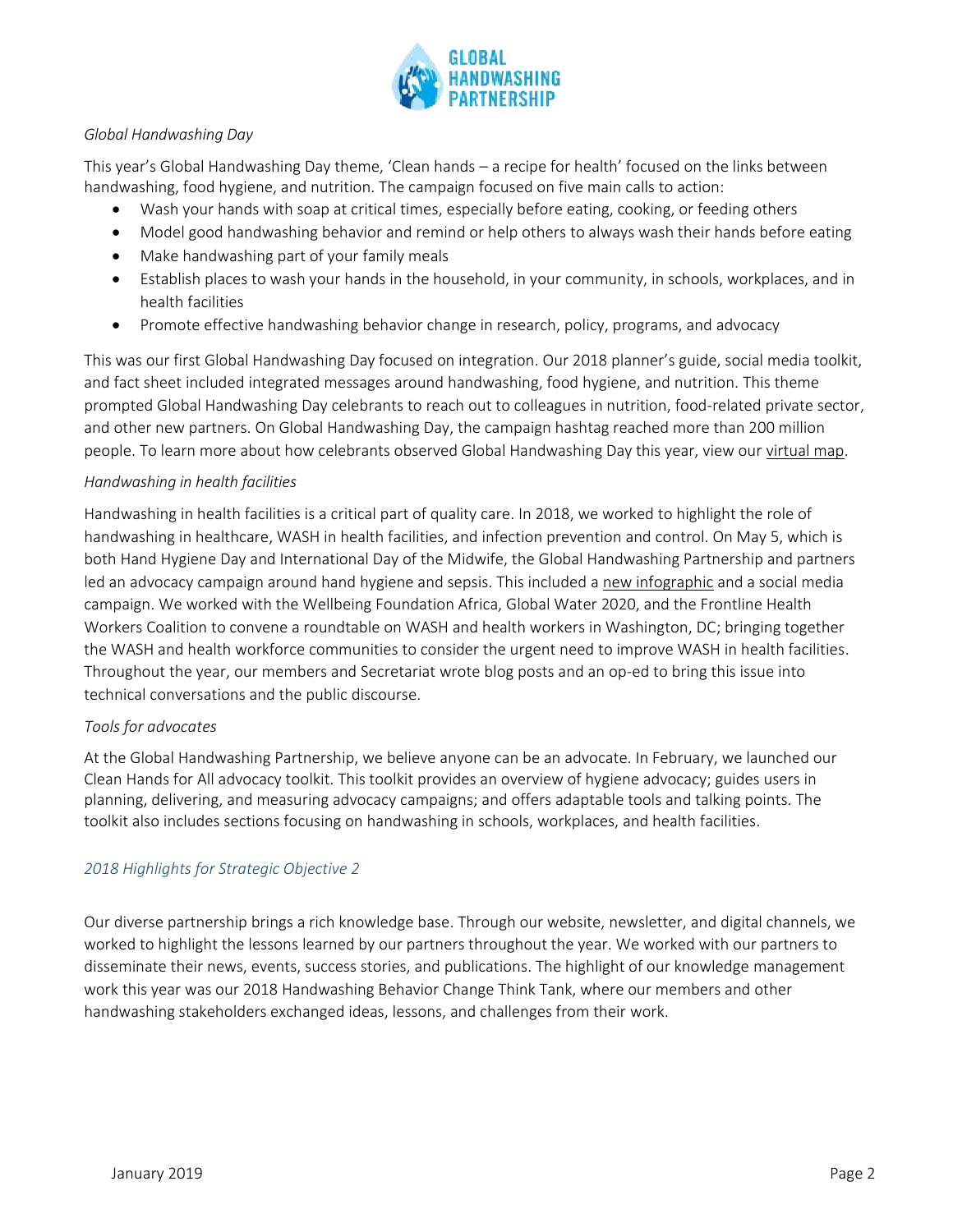

#### *New resource hub*

We launched a new online resource hub to share tools, research, and other resource in a single platform. The hub features improved search functions, easier navigation, and new resources for hygiene advocacy and behavior change. Now, Global Handwashing Partnership members and others can submit resources to the hub directly. Please [click here](https://globalhandwashing.org/resources-main/) to visit the hub and learn more about the types of materials we host.

## *Handwashing Behavior Change Think Tank*

Our 5<sup>th</sup> Handwashing Behavior Change Think Tank took place this year in Manila, in partnership with Procter & Gamble and the Think Tank planning committee. The event hosted 67 experts from 13 countries, focused on three key themes: behavior change across settings; design and innovation for behavior change; and hygiene systems and integration*.* Presentations looked at new ways to understand behavior change, the global challenges of WASH in schools and health facilities, and design considerations for handwashing measurement and station design. The event concluded with a Global Handwashing Day celebration at a school in Manila. [Click here](https://globalhandwashing.org/2018-handwashing-behavior-change-think-tank/) to find copies of the program and presentations, and a report from the event is coming soon.

#### *Handwashing integration*

This year brought new opportunities to focus on the integration of handwashing with soap and other areas of hygiene, WASH, and health. We hosted two webinars, one on [Safe Management of Child Feces,](https://globalhandwashing.org/resources/webinar-summary-the-forgotten-juncture-handwashing-and-safe-management-of-child-feces/?_sft_publication_year=2018) and one on [Systems Approaches to Hygiene,](https://globalhandwashing.org/resources/webinar-summary-systems-approaches-to-hygiene-behavior-change-lessons-across-wash-health-and-education/?_sft_publication_year=2018) both of which explored the links between handwashing and other behaviors. Our Secretariat and partners prepared a fact sheet on the links between handwashing, food hygiene, and nutrition; we hosted a session on WASH in health facilities at the 2018 WEDC conference; and our 2017 [research summary](http://globalhandwashing.org/wp-content/uploads/2018/05/The-State-of-Handwashing-in-2017_Final_tc.pdf) shared research on integrating handwashing into education and healthcare programs.

#### *Looking ahead*

In 2019, the Global Handwashing Partnership will continue our work to advocate for handwashing with soap and share learning around effective ways to improve handwashing programs. In the coming year, we will be releasing an updated distance learning course; hosting roundtable discussions on handwashing; and launching a new series to connect handwashing implementers and experts. To learn more about what to expect from the Global Handwashing Partnership in 2019, and how you can get involved, please email the Secretariat team at [contact@globalhandwashing.org](mailto:contact@globalhandwashing.org)